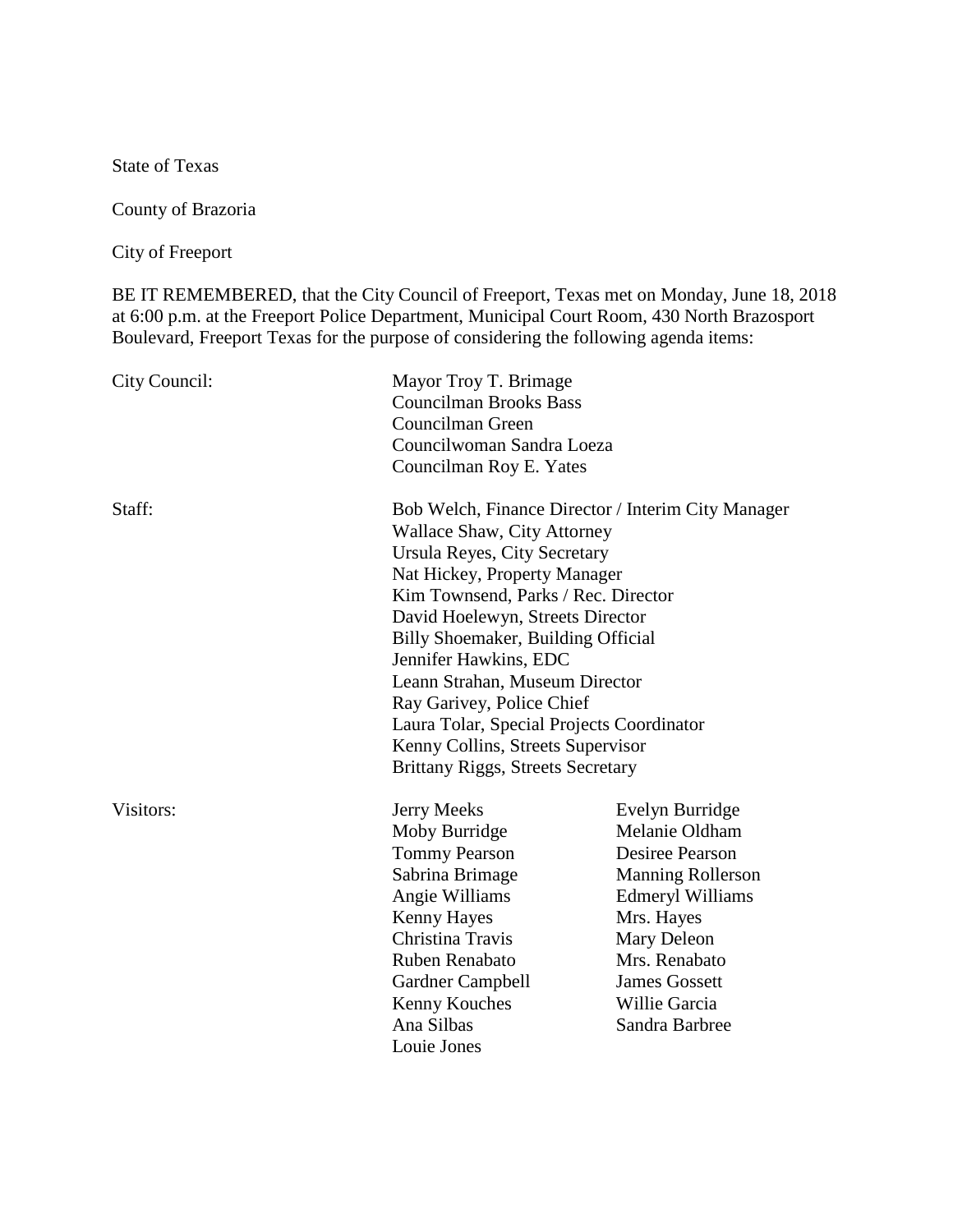Call to order.

Mayor Troy T. Brimage called the meeting to order at 6:00 p.m.

# Invocation.

Wallace Shaw offered the invocation.

# Pledge of Allegiance.

Mayor Troy T. Brimage led the Pledge of Allegiance.

Attending citizens and their business.

There were none.

Consideration of approving the minutes for June 4, 2018 and June 11, 2018 meetings.

Councilman Bass asked if we could make a few corrections to the June 11, 2018 meeting.

On a motion by Councilman Bass, seconded by Councilman Green, with all present voting "Aye", Council unanimously approved the minutes for June 4, 2018 and June 11, 2018 meetings.

# Resolution No. 2018-2547 reappointing Raul Ramirez to Board of Adjustments.

On a motion by Councilman Bass, seconded by Councilman Yates, with all present voting "Aye", Council unanimously approved Resolution No. 2018-2547 reappointing Raul Ramirez to Board of Adjustments.

# Resolution No. 2018-2548 reappointing Melanie Oldham to the Urban Renewal Board.

On a motion by Councilman Bass, seconded by Councilman Green, with all present voting "Aye", Council unanimously approved Resolution No. 2018-2548 reappointing Melanie Oldham to the Urban Renewal Board.

# Resolution No. 2018-2549 reappointing Mary Talbert to the Senior Citizens Committee.

On a motion by Councilman Bass, seconded by Councilman Yates, with all present voting "Aye", Council unanimously approved Resolution No. 2018-2549 reappointing Mary Talbert to the Senior Citizens Committee.

Resolution No. 2018-2550 reappointing Nino Herrera and Rosemary Bravo to the Beautification / Parks & Recreation Board.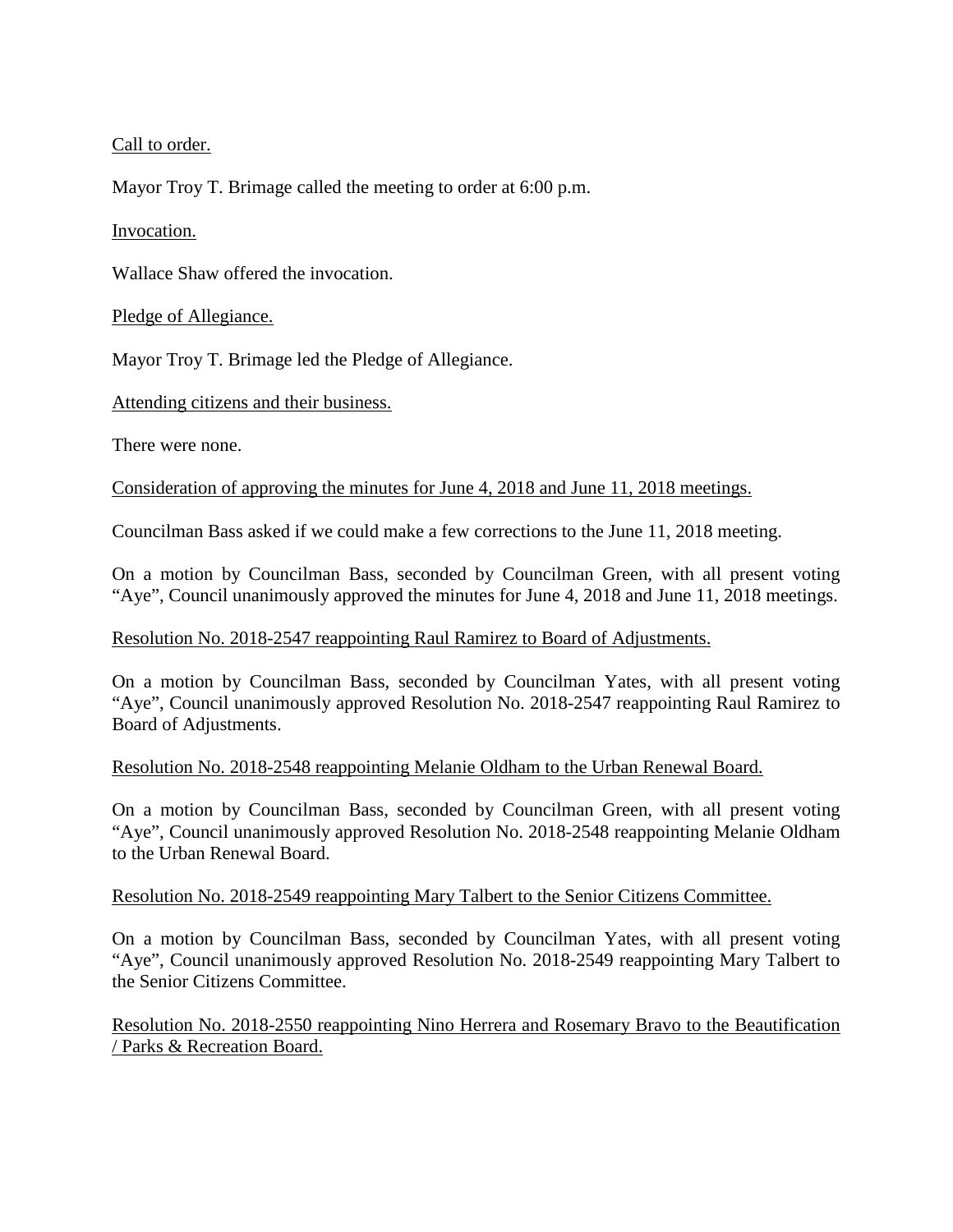On a motion by Councilman Bass, seconded by Councilman Green, with all present voting "Aye", Council unanimously approved Resolution No. 2018-2550 reappointing Nino Herrera and Rosemary Bravo to the Beautification / Parks & Recreation Board.

Consideration of Resolution No. 2018-2551 authorizing Mayor to sign and City Secretary to attest a Deed without warranty conveying the City's interest in Lots 7 thru 12, Block 731, City of Freeport, Brazoria County, Texas, to the successful bidder.

Councilman Bass stated that the agreement needed to have the three year reversion clause.

On a motion by Councilman Bass, seconded by Councilman Green, with all present voting "Aye", Council unanimously approved Resolution No. 2018-2551 authorizing Mayor to sign and City Secretary to attest a Deed without warranty conveying the City's interest in Lots 7 thru 12, Block 731, City of Freeport, Brazoria County, Texas, to the successful bidder.

Councilman Yates asked if the reversion clause was what they had been talking about. Mayor Brimage said yes if they don't do anything with the property in three years the City would buy it back for what it was sold for.

Consideration of authorizing preparation of documents for acquiring fee title to a 0.069 acre tract and acquiring a Utility easement and a blanket access and construction easement across a 0.045 acre access easement out of Tract 245 of the Brazos Coast investment company Subdivision No. 13 in the Alexander Calvit League Abstract 49, Brazoria County Texas.

Mr. Welch said that this is where they would be putting the water plant behind Euros

Mayor Brimage said this is the water plant for Commerce Road the easement to proceed with the water line.

On a motion by Councilman Bass, seconded by Councilman Green, with all present voting "Aye", Council unanimously approved authorizing preparation of documents for acquiring fee title to a 0.069 acre tract and acquiring a Utility easement and a blanket access and construction easement across a 0.045 acre access easement out of Tract 245 of the Brazos Coast investment company Subdivision No. 13 in the Alexander Calvit League Abstract 49, Brazoria County Texas.

Consideration of authorizing the preparation of documents for purchase of Lots 5  $\&$  6, Block 715, Velasco Townsite Property ID 261333 from Spirit of Praise Ministries.

On a motion by Councilman Bass, seconded by Councilwoman Loeza, with all present voting "Aye", Council unanimously approved authorizing the preparation of documents for purchase of Lots 5 & 6, Block 715, Velasco Townsite Property ID 261333 from Spirit of Praise Ministries.

Discuss and consider authorizing preparation of documents for sale of City interest in trust property Lots 14, Block 778, Velasco Townsite Tax ID 8110-3863-000.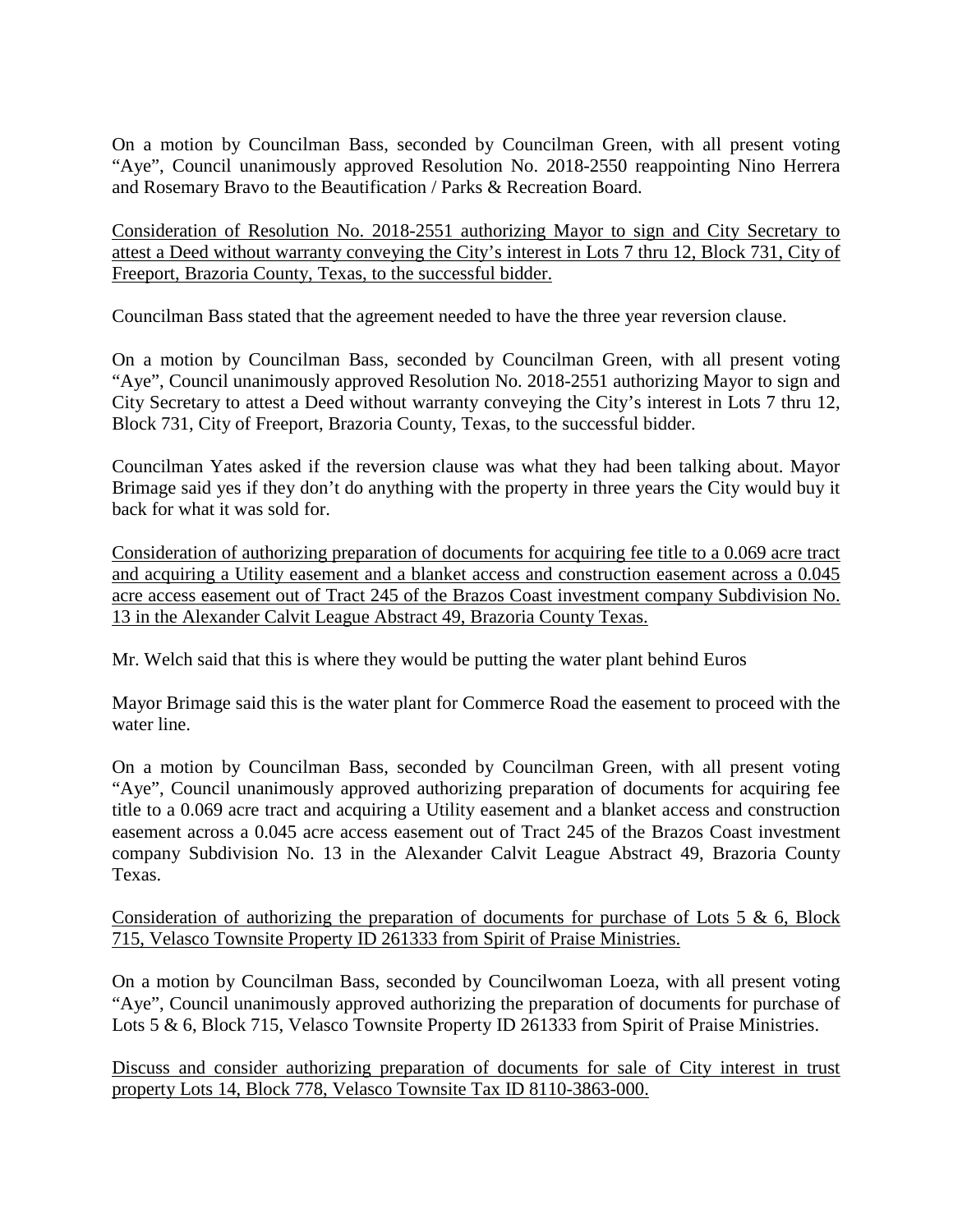On a motion by Councilwoman Loeza, seconded by Councilman Bass, with all present voting "Aye", Council unanimously approved authorizing preparation of documents for sale of City interest in trust property Lots 14, Block 778, Velasco Townsite Tax ID 8110-3863-000.

## Discuss and consider authorizing preparation of documents for sale of City interest in trust property Lot 15 thru 18, Block 36, Velasco Townsite Tax ID 8110-0398-000.

On a motion by Councilwoman Loeza, seconded by Councilman Yates, with all present voting "Aye", Council unanimously approved authorizing preparation of documents for sale of City interest in trust property Lot 15 thru 18, Block 36, Velasco Townsite Tax ID 8110-0398-000.

## Discuss and consider authorizing preparation of documents for sale of City interest in trust propery Lots 15, Block 116, Freeport Townsite Tax ID 4200-1163-000.

On a motion by Councilman Yates, seconded by Councilwoman Loeza, with all present voting "Aye", Council unanimously approved authorizing preparation of documents for sale of City interest in trust property Lots 15, Block 116, Freeport Townsite Tax ID 4200-1163-000.

## Discuss and consider authorizing preparation of documents for sale of City interest in trust Lots 24, Block 715, Velasco Townsite Tax ID 8110-3076-000.

On a motion by Councilman Yates, seconded by Councilman Green, with all present voting "Aye", Council unanimously approved authorizing preparation of documents for sale of City interest in trust Lots 24, Block 715, Velasco Townsite Tax ID 8110-3076-000.

## Presentation from Marty Deleon and consideration of approving Summer Time Bluesfest and Biker Bash.

Marty Deleon, President of Los Carnales Y La Familia Motorcycle Club for Southern Brazoria County area, asked the City of Freeport for permission to continue having the Summer Time Bluesfest and Biker Bash.

Sandra Barbree with the Lions Club also talked about the Festival and how it brings sales tax dollars and people into our community.

Melanie Oldham stated that last year she invited friends to go to the event and she said her friends were very offended by the wet t-shirt contest and she hope that there will be some kind of over sight since this event is supposed to be family friendly.

Councilwoman Loeza asked where the money that they raised would be going. Mr. Deleon said that it would probably go to Mission 22 because they had a fundraiser and it didn't go well but they are still taking applications.

Councilman Green asked how much this event would cost the City. Mr. Deleon said they host the event but all they need from the City is to put up the fencing and to block off streets.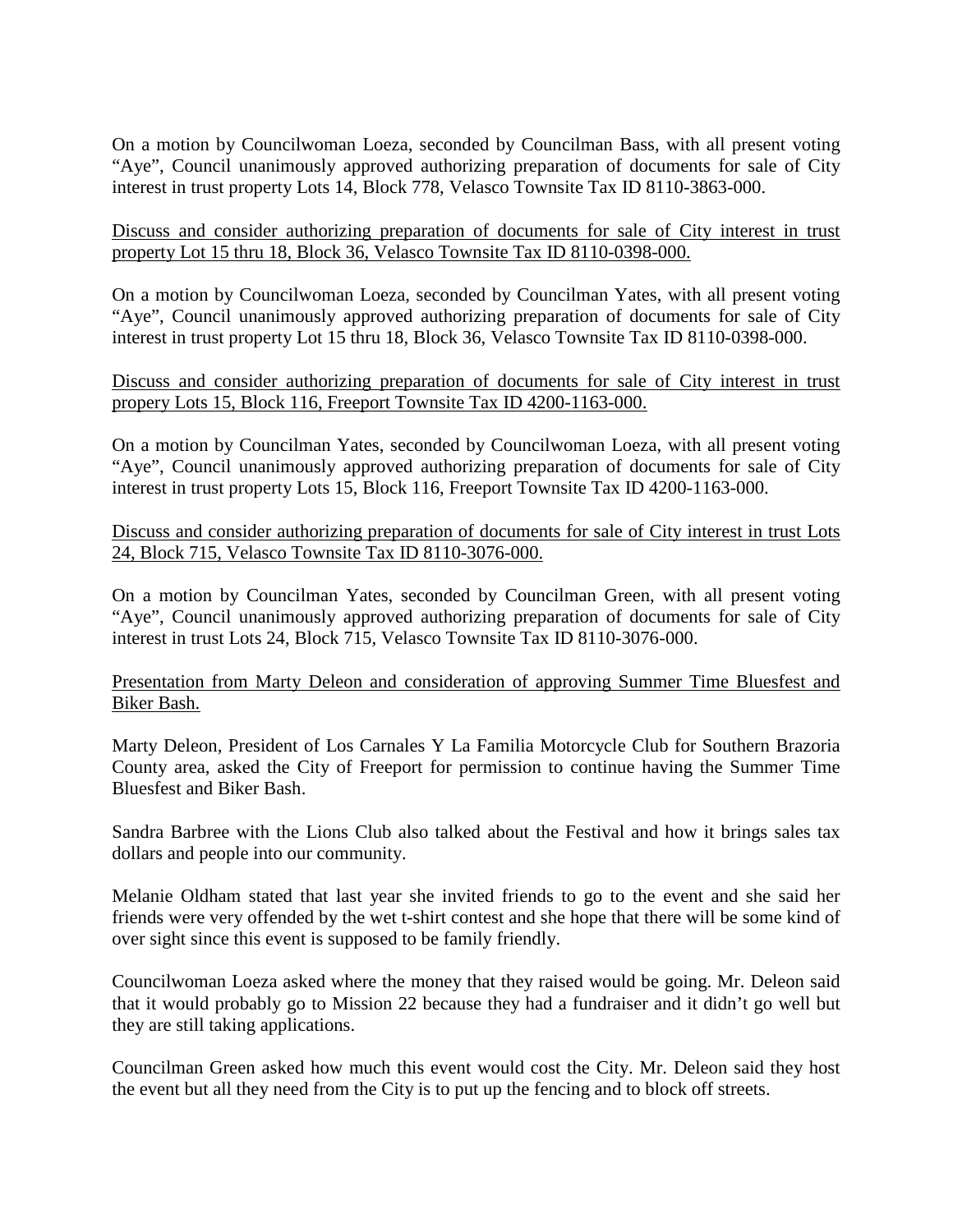Desiree Pearson stated that she sold tickets for the Lions Club and she was very embarrassed that something like the wet T-shirt contest went on in the City of Freeport. She said there were children there and there was pole dancing and wet t-shirt contest going on. Mayor Brimage stated that he has made it clear that the City will not tolerate it this year.

Jennifer Hawkins said that there is now very little blues music that is at the event now and she would like the word Bluesfest taken out of the name Summer Time Bluesfest.

Sandra Barbree said that it started out as a music festival and then it progressed into other things. She said it is a music festival with bikers in it now.

Councilwoman Loeza asked if they could put in writing that the contest were not going to be that this year. Mrs. Barbree said yes they could put something in writing.

Councilman Bass asked what would be the name if they took out Summertime Bluesfest. Mr. Deleon said they would go back to the name they had four years ago which was Brazoria County Biker Bash.

Mayor Brimage and Councilman Bass said that they will not tolerate anything this year and the Chief of Police has been notified and instructed to shut it down immediately.

Kim Townsend stated that she is now a member of the Lion's Club and she will be there as well speaking on behalf of the City and not the Lion's Club and other than that incident they did generate a lot of income for the City.

On a motion by Councilwoman Loeza, seconded by Councilman Green, with all present voting "Aye", Council unanimously approved the Summer Time Bluesfest and Biker Bash.

Consideration of agreement between the City of Freeport and the Economic Development Corporation concerning transfer of ownership of LOTS 1, 2, 3, 6, 7, 8, 9, 10, 19 AND 24, BLOCK 694 all in the VELASCO TOWNSITE, of the City of Freeport, Texas, according to the map or plat of said townsite recorded in Volume 32, page 14 of the Deed Records of Brazoria County, Texas to the Economic Development Corporation and authorizing the Mayor to sign and the City Secretary to attest the Special Warranty Deed pursuant to the terms of that agreement.

Councilman Bass stated that the agreement needed to be changed and needed to state the three year revision clause.

Tabled

Consideration of selecting a vendor from those bidding for the fuel contract.

Brittany Riggs Secretary from the Street Department gave a presentation about Apache Oil, Petroleum Traders and Midtex Oil.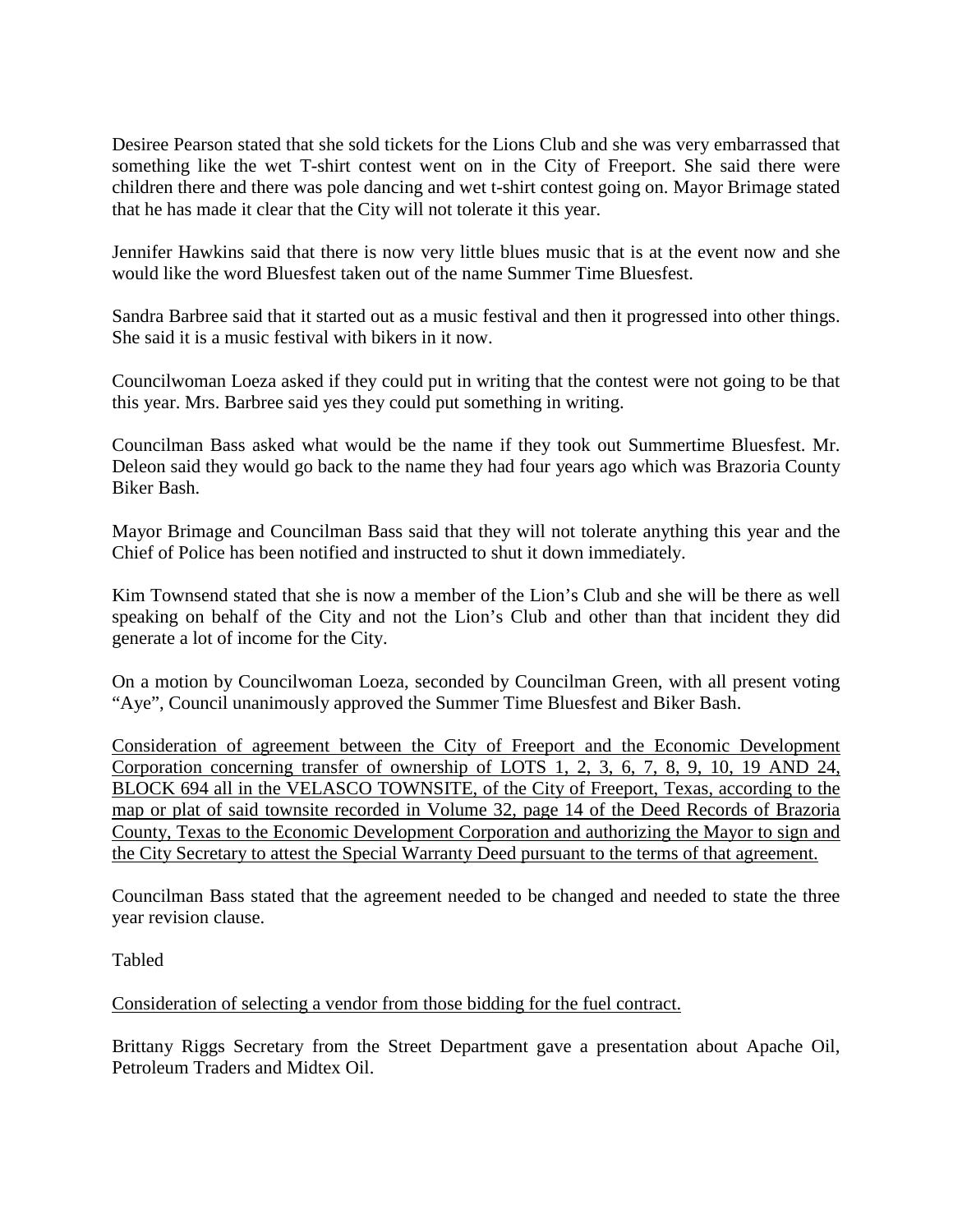Councilman Yates asked how much the City spent a year in gas. Mr. Welch said about \$160,000.00 a year.

On a motion by Councilwoman Loeza, seconded by Councilman Yates, with all present voting "Aye", Council unanimously approved awarding the fuel contract to Midtex Oil.

#### Work Session:

#### Mayor Troy T. Brimage announcements and comments.

Mayor Brimage said that we were anticipating large amounts of rain and we have all our emergency cars parked out front in case of any high water rescues are needed.

Mayor Brimage said that our new pump is installed and in place.

Mayor Brimage stated they swore in a new Police Officer today.

Mayor Brimage stated that he received an email from Gabriela Cone from Dow Chemical that they would be releasing carbon dioxide and would be firing up the flares this week.

Mayor Brimage said that the splash pad is now open and he has seen many children playing in it already.

#### Councilman Green Ward A.

Councilman Green asked if a "slow children at play" sign could be put up on West 9<sup>th</sup> Street.

Councilman Green said that there was a sunken boat in the River. Mayor Brimage said that he would follow up with the Coast Guard tomorrow.

Councilman Green also said that on Locust and  $5<sup>th</sup>$  Street there is a storm drain that has a big opening and it has been like that since Hurricane Harvey.

Councilman Green said that a citizen was concerned about where the Antonielli's root beer keg had gone. Leann Strahan said it was at the Museum and then was moved to Old City Hall but it will be moved back to the Museum.

#### Councilman Bass Ward B.

Councilman Bass asked if the budget timeline could be put on the City's Website.

Councilman Bass thanked David for putting up the "road closed" signs on Dixie, Pecan and 11<sup>th</sup> Street.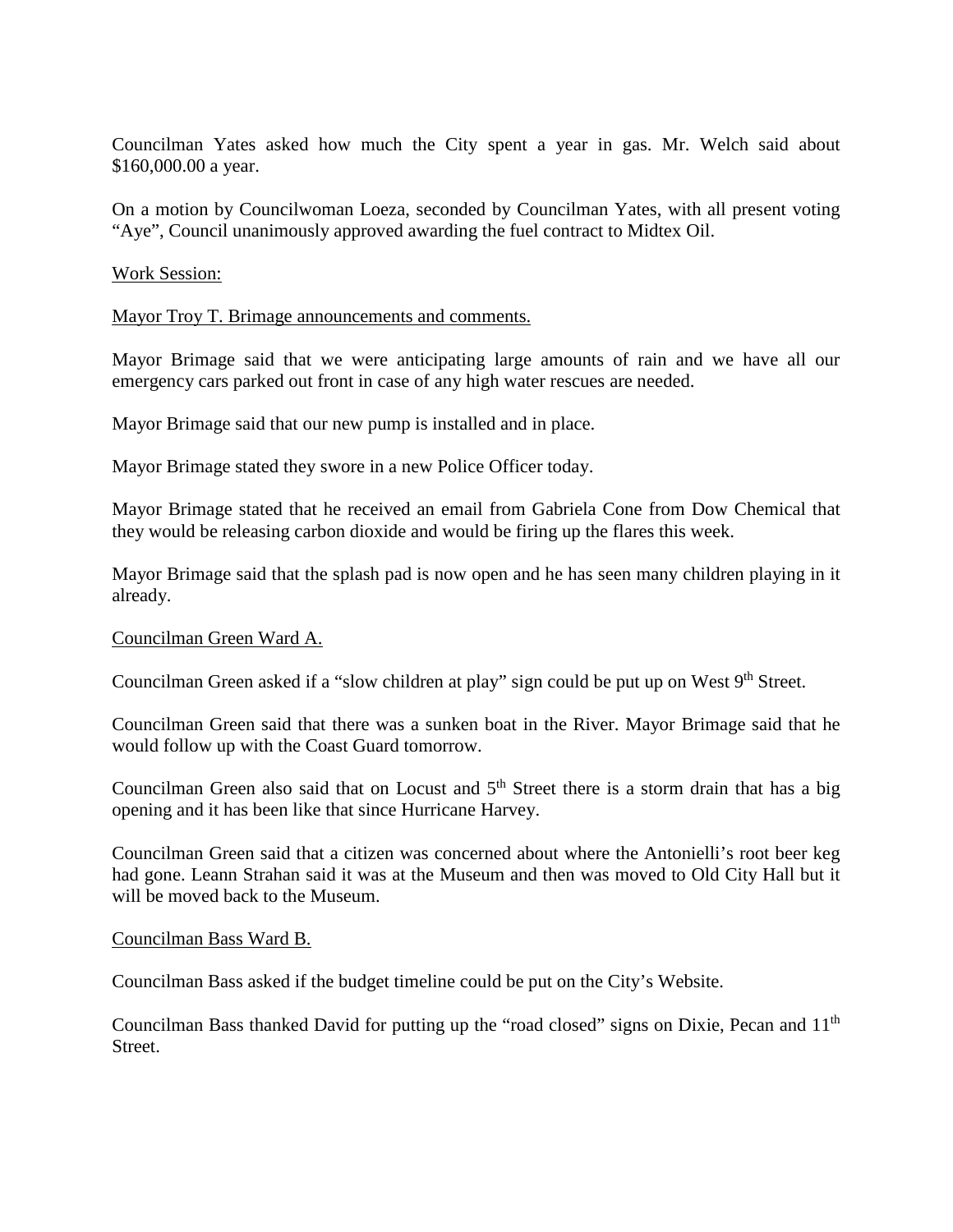Councilman Bass asked if he could talk to David about the sidewalks in the 1000 Block of 11<sup>th</sup> and 12th Street. Councilman Bass said that it probably concerned Billy also because a lot of the vehicles drive over the sidewalks into their front yard. He said since we have a new school opening up we need to have good sidewalks for the kids to walk on.

## Councilwoman Loeza Ward C.

Councilwoman Loeza asked if the concrete had been removed at the Golf Course. David said he hadn't talked to Sorrell Construction yet because he has been out.

Councilwoman Loeza said that on Avenue I there is a house that has different things in the front yard and she said it has been addressed but that she needed to let the citizen know that she was asking about it.

Councilwoman Loeza asked when someone is given a citation for parking in the front yard how do they get notified. Billy said it was posted in the paper, on our website, flyers and door hangers and if they have been given a citation they have been talked too.

### Councilman Yates Ward D.

Councilman Yates apologized for missing the last meeting.

Councilman Yates said that there are a lot of junk vehicles in his ward.

### Updates on current infrastructure.

Commerce Street water and sewer project- Engineering phase Lift Station and Force main – South Avenue A SSO plan camera inspection - hasn't started 1200 Block of Avenue S - water and sewer line Engineer estimate water tower improvements – CDBG Grant funds Beach road improvement FEMA funds – J.P. Bryan Road Alley pothole repairs / concrete work / drainage Zapata ditch and 288 – Hayes property 1600 Block of North Ave T – Driveway pipes for new homes completed 1500 Block of Broad – alley improvements (need to rent tiller) 1600 Block  $5<sup>th</sup> Street - \text{curb}$ , gutter and sidewalk 1600 Block  $6<sup>th</sup> Street - \text{curb}$ , gutter and sidewalk Yaupon and  $11<sup>th</sup>$  Street – replacing concrete  $4<sup>th</sup>$  Street between Dixie and 288 – Street improvement (replace concrete street) Inlet cleaning due to rainy weather New 20" storm pump installed at Mystery Harbor pump station